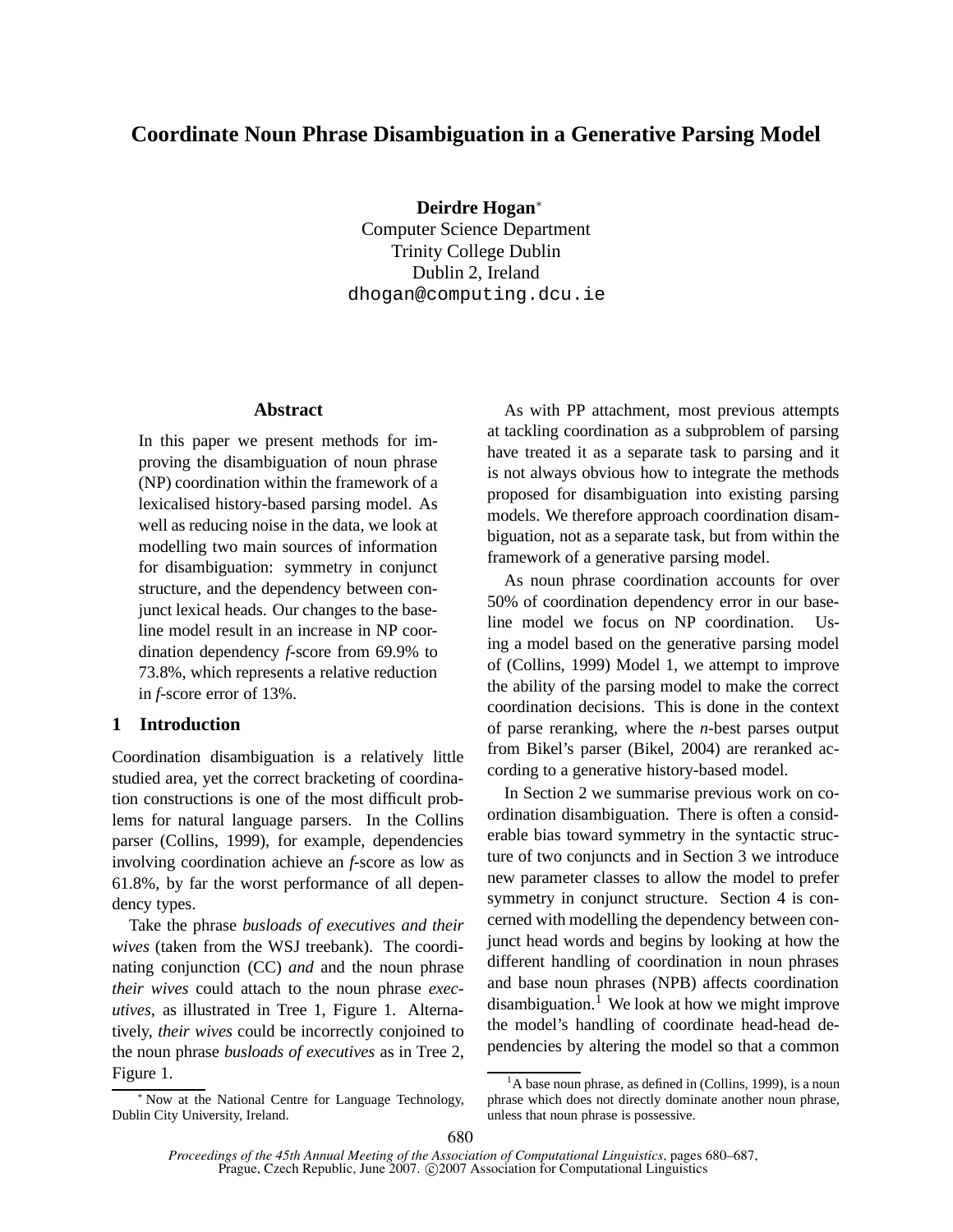

Figure 1: Tree 1. The correct noun phrase parse. Tree 2. The incorrect parse for the noun phrase.

parameter class is used for coordinate word probability estimation in both NPs and NPBs. In Section 4.2 we focus on improving the estimation of this parameter class by incorporating BNC data, and a measure of word similarity based on vector cosine similarity, to reduce data sparseness. In Section 5 we suggest a new head-finding rule for NPBs so that the lexicalisation process for coordinate NPBs is more similar to that of other NPs.

Section 6 examines inconsistencies in the annotation of coordinate NPs in the Penn Treebank which can lead to errors in coordination disambiguation. We show how some coordinate noun phrase inconsistencies can be automatically detected and cleaned from the data sets. Section 7 details how the model is evaluated, presents the experiments made and gives a breakdown of results.

### **2 Previous Work**

Most previous attempts at tackling coordination have focused on a particular type of NP coordination to disambiguate. Both Resnik (1999) and Nakov and Hearst (2005) consider NP coordinations of the form *n1 and n2 n3* where two structural analyses are possible: *((n1 and n2) n3)* and *((n1) and (n2 n3))*. They aim to show more structure than is shown in trees

following the Penn guidelines, whereas in our approach we aim to reproduce Penn guideline trees. To resolve the ambiguities, Resnik combines number agreement information of candidate conjoined nouns, an information theoretic measure of semantic similarity, and a measure of the appropriateness of noun-noun modification. Nakov and Hearst (2005) disambiguate by combining Web-based statistics on head word co-occurrences with other mainly heuristic information sources.

A probabilistic approach is presented in (Goldberg, 1999), where an unsupervised maximum entropy statistical model is used to disambiguate coordinate noun phrases of the form *n1 preposition n2 cc n3*. Here the problem is framed as an attachment decision: does *n3* attach 'high' to the first noun, *n1*, or 'low' to *n2*?

In (Agarwal and Boggess, 1992) the task is to identify pre-CC conjuncts which appear in text that has been part-of-speech (POS) tagged and semiparsed, as well as tagged with semantic labels specific to the domain. The identification of the pre-CC conjunct is based on heuristics which choose the pre-CC conjunct that maximises the symmetry between pre- and post-CC conjuncts.

Insofar as we do not separate coordination disambiguation from the overall parsing task, our approach resembles the efforts to improve coordination disambiguation in (Kurohashi, 1994; Ratnaparkhi, 1994; Charniak and Johnson, 2005). In (Kurohashi, 1994) coordination disambiguation is carried out as the first component of a Japanese dependency parser using a technique which calculates similarity between series of words from the left and right of a conjunction. Similarity is measured based on matching POS tags, matching words and a thesaurus-based measure of semantic similarity. In both the discriminative reranker of Ratnaparkhi et al. (1994) and that of Charniak and Johnson (2005) features are included to capture syntactic parallelism across conjuncts at various depths.

## **3 Modelling Symmetry Between Conjuncts**

There is often a considerable bias toward symmetry in the syntactic structure of two conjuncts, see for example (Dubey et al., 2005). Take Figure 2: If we take as level 0 the level in the coordinate sub-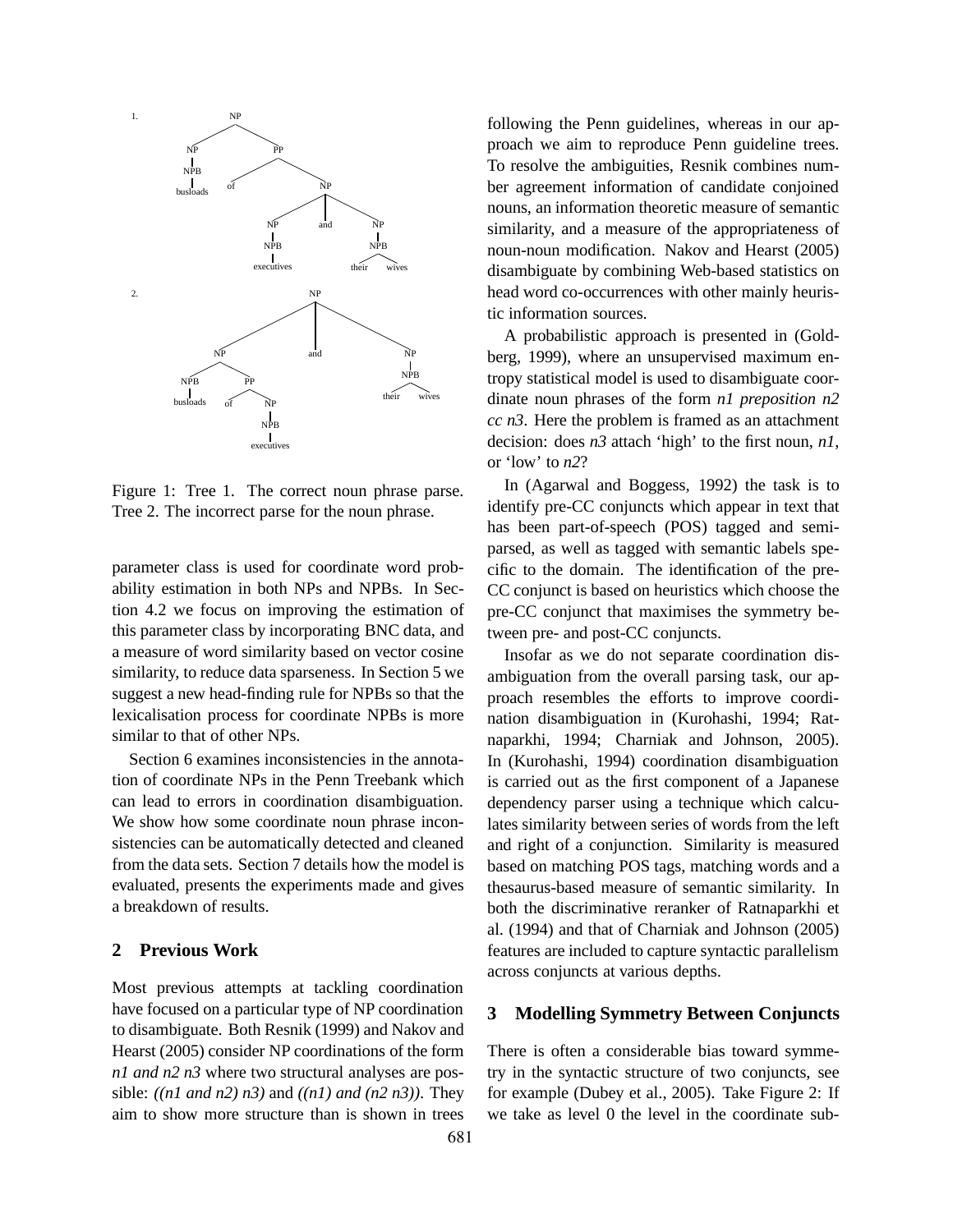

Figure 2: Example of symmetry in conjunct structure in a lexicalised subtree.

tree where the coordinating conjunction *CC* occurs, then there is exact symmetry in the two conjuncts in terms of non-terminal labels and head word part-ofspeech tags for levels 0, 1 and 2. Learning a bias toward parallelism in conjuncts should improve the parsing model's ability to correctly attach a coordination conjunction and second conjunct to the correct position in the tree.

In history-based models, features are limited to being functions of the tree generated so far. The task is to incorporate a feature into the model that captures a particular bias yet still adheres to derivationbased restrictions. Parses are generated top-down, head-first, left-to-right. Each node in the tree in Figure 2 is annotated with the order the nodes are generated (we omit, for the sake of clarity, the generation of the *STOP* nodes). Note that when the decision to attach the second conjunct to the head conjunct is being made (i.e. Step 11, when the *CC* and *NP(states)* nodes are being generated) the subtree rooted at *NP(states)* has not yet been generated. Thus at the point that the conjunct attachment decision is made it is not possible to use information about symmetry of conjunct structure, as the structure of the second conjunct is not yet known.

It is possible, however, to condition on structure of the already generated head conjunct when building the internal structure of the second conjunct. In our model when the structure of the second conjunct is being generated we condition on features which are functions of the first conjunct. When generating a node  $N_i$  in the second conjunct, we retrieve the corresponding node  $N_{i_{precC}}$  in the first conjunct, via a left to right traversal of the first conjunct. For example, from Figure 2 the pre-*CC* node *NP(Texas)* is the node corresponding to *NP(Delta)* in the post-*CC* conjunct. From  $N_{i_{precC}}$  we extract information, such as its part-of-speech, for use as a feature when predicting a POS tag for the corresponding node in the post-*CC* conjunct.

When generating a second conjunct, instead of the usual parameter classes for estimating the probability of the head label  $C_h$  and the POS label of a dependent node  $t_i$ , we created two new parameter classes which are used only in the generation of second conjunct nodes:

$$
P_{ccC_h}(C_h|\gamma(headC), C_p, w_p, t_p, t_{gp}, depth) \qquad (1)
$$

$$
P_{cct_i}(t_i | \alpha(headC), dir, C_p, w_p, t_p, dist, t_{i-1}, t_{i-2}, depth)
$$
\n
$$
(2)
$$

where  $\gamma(headC)$  returns the non-terminal label of  $N_{i_{precC}}$  for the node in question and  $\alpha(headC)$  returns the POS tag of  $N_{i_{precC}}$ . Both functions return  $+NOMATCH+$  if there is no  $N_{i_{prec}C}$  for the node. Depth is the level of the post-*CC* conjunct node being generated.

### **4 Modelling Coordinate Head Words**

Some noun pairs are more likely to be conjoined than others. Take again the trees in Figure 1. The two head nouns coordinated in Tree 1 are *executives* and *wives*, and in Tree 2: *busloads* and *wives*. Clearly, the former pair of head nouns is more likely and, for the purpose of discrimination, the model would benefit if it could learn that *executives and wives* is a more likely combination than *busloads and wives*.

Bilexical head-head dependencies of the type found in coordinate structures are a somewhat dif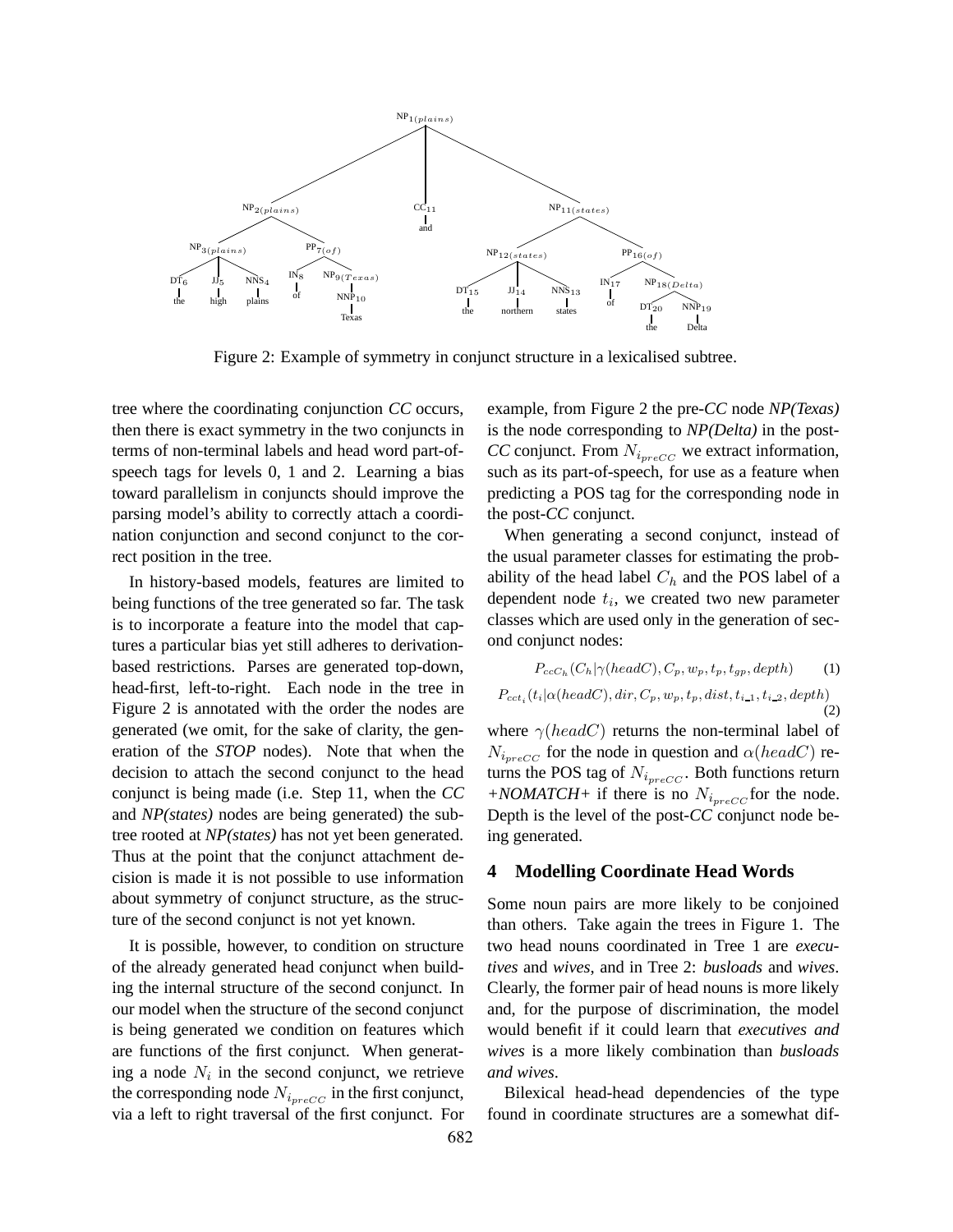ferent class of dependency to modifier-head dependencies. In *the fat cat*, for example, there is clearly one head to the noun phrase: *cat*. In *cats and dogs* however there are two heads, though in the parsing model just one is chosen, somewhat arbitrarily, to head the entire noun phrase.

In the baseline model there is essentially one parameter class for the estimation of word probabilities:

$$
P_{word}(w_i|H(i))\tag{3}
$$

where  $w_i$  is the lexical head of constituent i and  $H(i)$  is the history of the constituent. The history is made up of conditioning features chosen from structure that has already been determined in the topdown derivation of the tree.

In Section 4.1 we discuss how though the coordinate head-head dependency is captured for NPs, it is not captured for NPBs. We look at how we might improve the model's handling of coordinate headhead dependencies by altering the model so that a common parameter class in (4) is used for coordinate word probability estimation in both NPs and NPBs.

$$
P_{coordWord}(w_i|w_p, H(i))\tag{4}
$$

In Section 4.2 we focus on improving the estimation of this parameter class by reducing data sparseness.

## **4.1 Extending** PcoordWord **to Coordinate NPBs**

In the baseline model each node in the tree is annotated with a coordination flag which is set to true for the node immediately following the coordinating conjunction. For coordinate NPs the head-head dependency is captured when this flag is set to true. In Figure 1, discarding for simplicity the other features in the history, the probability of the coordinate head *wives*, is estimated in Tree 1 as:

$$
P_{word}(w_i = wives | coord = true, w_p = execatives, ...)
$$
\n(5)

and in Tree 2:

$$
P_{word}(w_i = wives|coord = true, w_p = busloads, ...)
$$
 (6)

where  $w_p$  is the head word of the node to which the node headed by  $w_i$  is attaching and  $coord$  is the coordination flag.

Unlike NPs, in NPBs(i.e. flat, non-recursive NPs) the coordination flag is not used to mark whether a node is a coordinated head or not. This flag is always

set to false for NPBs. In addition, modifiers within NPBs are conditioned on the previously generated modifier rather than the head of the phrase.<sup>2</sup> This means that in an NPB such as *(cats and dogs)*, the estimate for the word *cats* will look like:

$$
P_{word}(w_i = cats | coord = false, w_p = and, ...)
$$
 (7)

In our new model, for NPs, when the coordination flag is set to true, we use the parameter class in (4) to estimate the probability of one lexical head noun, given another. For NPBs, if a noun is generated directly after a CC then it is taken to be a coordinate head,  $w_i$ , and conditioned on the noun generated before the coordinating conjunction, which is chosen as  $w_p$ , and also estimated using (4).

## **4.2 Estimating the**  $P_{coordWord}$  **parameter class**

Data for bilexical statistics are particularly sparse. In order to decrease the sparseness of the coordinate head noun data, we extracted from the BNC examples of coordinate head noun pairs. We extracted all noun pairs occurring in a pattern of the form: *noun cc noun*, as well as lists of any number of nouns separated by commas and ending in *cc noun*. <sup>3</sup> To this data we added all head noun pairs from the WSJ that occurred together in a coordinate noun phrase, identified when the coordination flag was set to true. Every occurrence  $n_i$  *CC*  $n_j$  was also counted as an occurrence of  $n_j$  *CC*  $n_i$ . This further helps reduce sparseness.

The probability of one noun,  $n_i$  being coordinated with another  $n_i$  can be calculated simply as:

$$
P_{lex}(n_i|n_j) = \frac{|n_i n_j|}{|n_j|} \tag{8}
$$

Again to reduce data sparseness, we introduce a measure of word similarity. A word can be represented as a vector where every dimension of the vector represents another word type. The values of the vector components, the term weights, are derived from word co-occurrence counts. Cosine similarity between two word vectors can then be used to measure the similarity of two words. Measures of

<sup>&</sup>lt;sup>2</sup>A full explanation of the handling of coordination in the model is given in (Bikel, 2004).

<sup>&</sup>lt;sup>3</sup>Extracting coordinate noun pairs from the BNC in such a fashion follows work on networks of concepts described in (Widdows, 2004).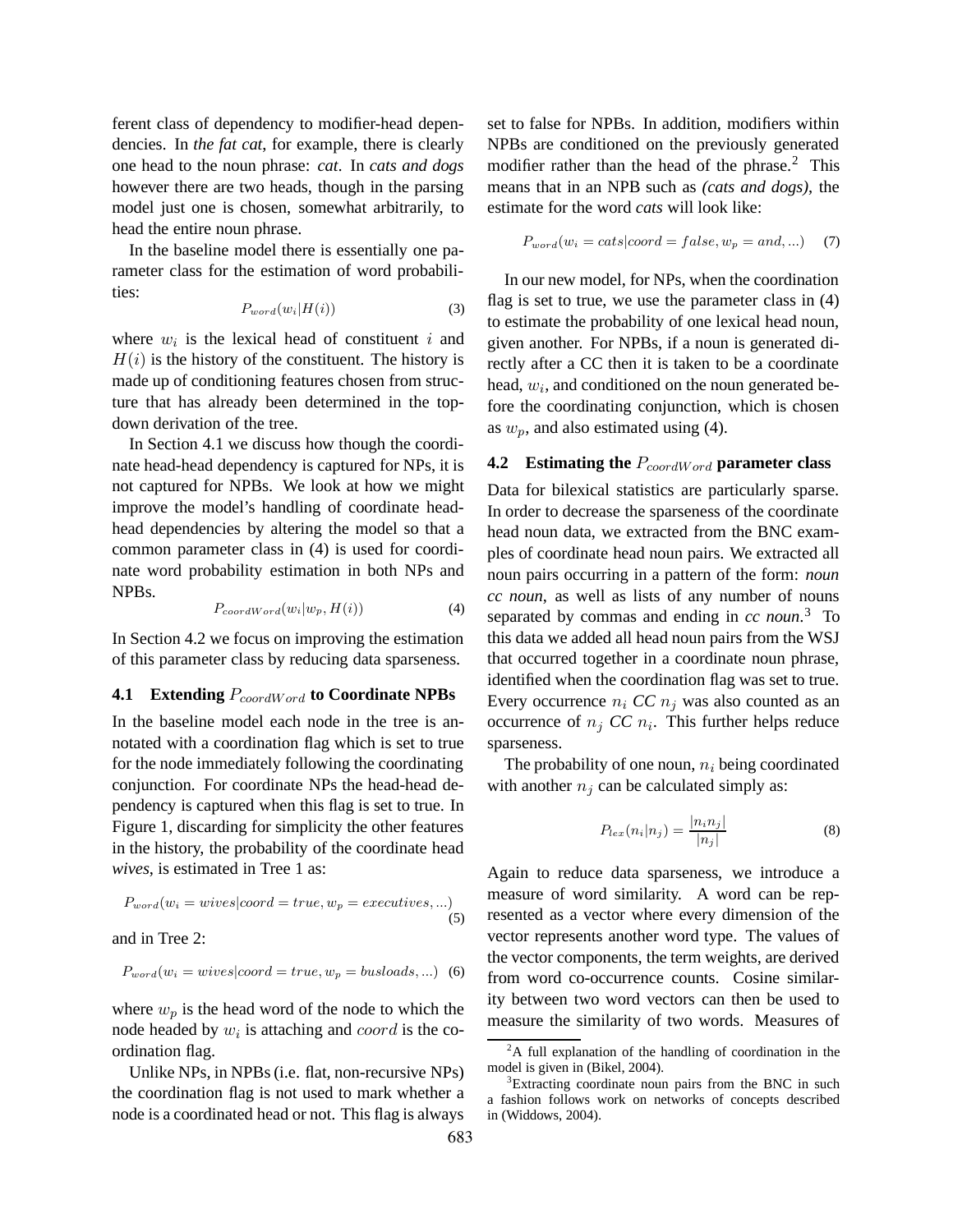similarity between words based on similarity of cooccurrence vectors have been used before, for example, for word sense disambiguation (Schütze, 1998) and for PP-attachment disambiguation (Zhao and Lin, 2004). Our measure resembles that of (Caraballo, 99) where co-occurrence is also defined with respect to coordination patterns, although the experimental details in terms of data collection and vector term weights differ.

We can now incorporate the similarity measure into the probability estimate of (8) to give a new *k*-NN style method of estimating bilexical statistics based on weighting events according to the word similarity measure:

$$
P_{sim}(n_i|n_j) = \frac{\sum_{n_x \in N(n_j)} sim(n_j, n_x) |n_i n_x|}{\sum_{n_x \in N(n_j)} sim(n_j, n_x) |n_x|}
$$
(9)

where  $sim(n<sub>j</sub>, n<sub>x</sub>)$  is a similarity score between words  $n_i$  and  $n_x$  and  $N(n_i)$  is the set of words in the neighbourhood of  $n_j$ . This neighbourhood can be based on the k-nearest neighbours of  $n_j$ , where nearness is measured with the similarity function.

In order to smooth the bilexical estimate in (9) we combine it with another estimate, trained from WSJ data, by way of linear interpolation:

$$
P_{coordWord}(n_i|n_j) = \lambda_{n_j} P_{sim}(n_i|n_j) + (1 - \lambda_{n_j}) P_{MLE}(n_i|t_i)
$$
 (10)

where  $t_i$  is the POS tag of word  $n_i$ ,  $P_{MLE}(n_i|t_i)$ is the maximum-likelihood estimate calculated from annotated WSJ data, and  $\lambda_{n_j}$  is calculated as in (11). In (11) we adapt the Witten-Bell method for the calculation of the weight  $\lambda$ , as used in the Collins parser, so that it incorporates the similarity measure for all words in the neighbourhood of  $n_i$ .

$$
\lambda_{n_j} = \frac{\sum_{n_x \in N(n_j)} sim(n_j, n_x) |n_x|}{\sum_{n_x \in N(n_j)} sim(n_j, n_x) (|n_x| + CD(n_x))}
$$
(11)

where  $C$  is a constant that can be optimised using held-out data and  $D(n_i)$  is the diversity of a word  $n<sub>i</sub>$ : the number of distinct words with which  $n<sub>i</sub>$  has been coordinated in the training set.

The estimate in (9) can be viewed as the estimate with the more general history context than that of  $(8)$ because the context includes not only  $n_j$  but also words similar to  $n<sub>j</sub>$ . The final probability estimate

for  $P_{coordWord}$  is calculated as the most specific estimate,  $P_{lex}$ , combined via regular Witten-Bell interpolation with the estimate in (10).

### **5 NPB Head-Finding Rules**

Head-finding rules for coordinate NPBs differ from coordinate NPs.<sup>4</sup> Take the following two versions of the noun phrase *hard work and harmony*: (c) *(NP (NPB hard work and harmony))* and (d) *(NP (NP (NPB hard work)) and (NP (NPB harmony)))*. In the first example, *harmony* is chosen as head word of the NP; in example (d) the head of the entire NP is *work*. The choice of head affects the various dependencies in the model. However, in the case of two coordinate NPs which, as in the above example, cover the same span of words and differ only in whether the coordinate noun phrase is flat as in (c) or structured as in (d), the choice of head for the phrase is not particularly informative. In both cases the head words being coordinated are the same and either word could plausibly head the phrase; discrimination between trees in such cases should not be influenced by the choice of head, but rather by other, salient features that distinguish the trees.<sup>5</sup>

We would like to alter the head-finding rules for coordinate NPBs so that, in cases like those above, the word chosen to head the entire coordinate noun phrase would be the same for both base and nonbase noun phrases. We experiment with slightly modified head-finding rules for coordinate NPBs. In an NPB such as  $NPB \rightarrow nI$  *CC n2 n3*, the head rules remain unchanged and the head of the phrase is (usually) the rightmost noun in the phrase. Thus, when *n2* is immediately followed by another noun the default is to assume nominal modifier coordination and the head rules stay the same. The modification we make to the head rules for NPBs is as follows: when *n2* is *not* immediately followed by a noun then the noun chosen to head the entire phrase is *n1*.

## **6 Inconsistencies in WSJ Coordinate NP Annotation**

An inspection of NP coordination error in the baseline model revealed inconsistencies in WSJ annota-

<sup>&</sup>lt;sup>4</sup>See (Collins, 1999) for the rules used in the baseline model.

<sup>&</sup>lt;sup>5</sup>For example, it would be better if discrimination was largely based on whether *hard* modifies both *work* and *harmony* (c), or whether it modifies *work* alone (d).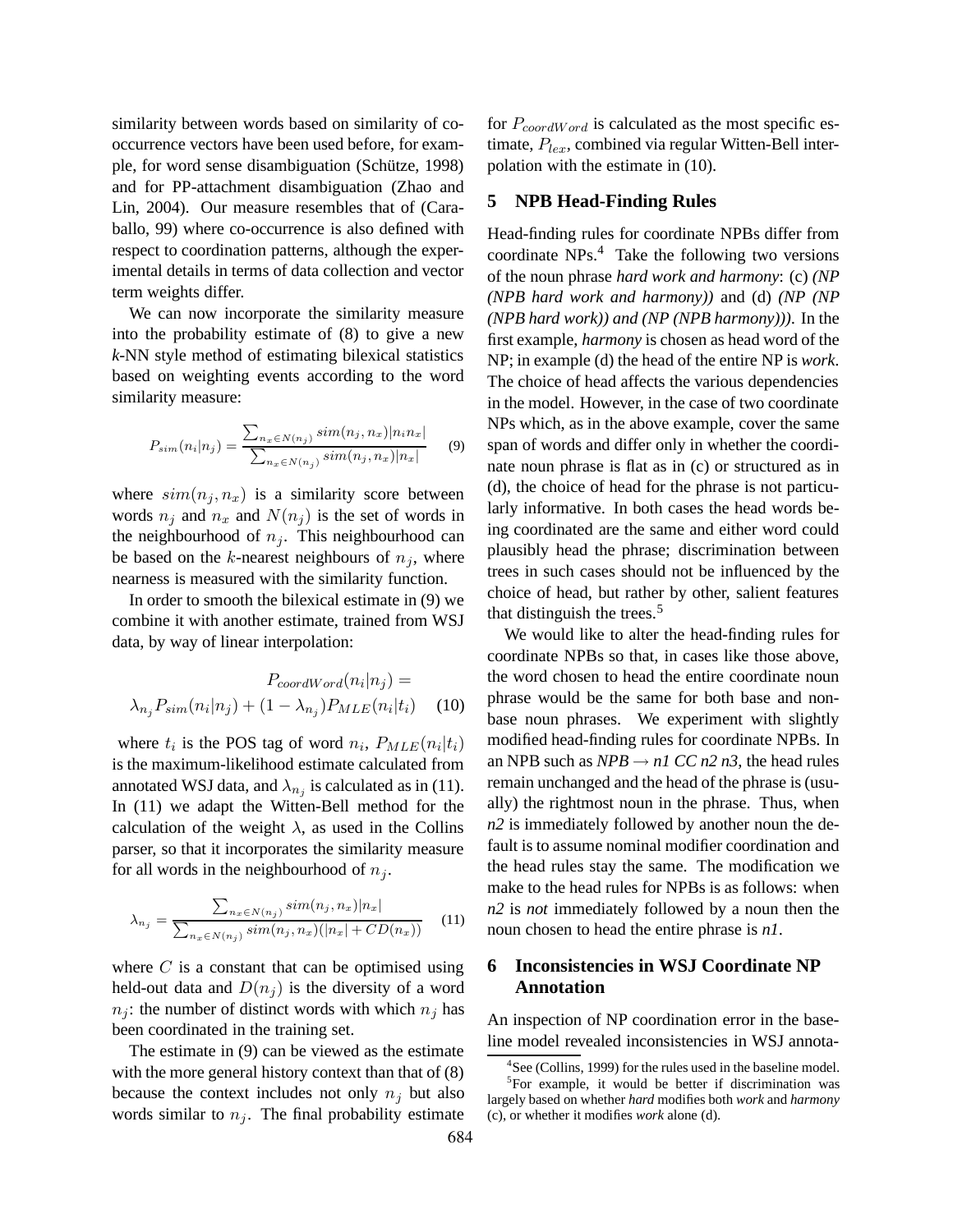tion. In this section we outline some types of coordinate NP inconsistency and outline a method for detecting some of these inconsistencies, which we later use to automatically clean noise from the data. Eliminating noise from treebanks has been previously used successfully to increase overall parser accuracy (Dickinson and Meurers, 2005).

The annotation of NPs in the Penn Treebank (Bies et al., 1995) follows somewhat different guidelines to that of other syntactic categories. Because their interpretation is so ambiguous, no internal structure is shown for nominal modifiers. For NPs with more than one head noun, if the only unshared modifiers in the constituent are nominal modifiers, then a flat structure is also given. Thus in *(NP the Manhattan phone book and tour guide)*<sup>6</sup> a flat structure is given because although *the* is a non-nominal modifier, it is shared, modifying both *tour guide* and *phone book*, and all other modifiers in the phrase are nominal.

However, we found that out of 1,417 examples of NP coordination in sections 02 to 21, involving phrases containing only nouns (common nouns or a mixture of common and proper nouns) and the coordinating conjunction, as many as 21.3%, contrary to the guidelines, were given internal structure, instead of a flat annotation. When all proper nouns are involved this phenomenon is even more common.<sup>7</sup>

Another common source of inconsistency in coordinate noun phrase bracketing occurs when a nonnominal modifier appears in the coordinate noun phrase. As previously discussed, according to the guidelines the modifier is annotated flat if it is shared. When the non-nominal modifier is unshared, more internal structure is shown, as in: *(NP (NP (NNS fangs)) (CC and) (NP (JJ pointed) (NNS ears)))*. However, the following two structured phrases, for example, were given a completely flat structure in the treebank: (a) *(NP (NP (NN oversight))(CC and) (NP (JJ disciplinary)(NNS procedures)))*, (b) *(NP (ADJP (JJ moderate)(CC and)(JJ low-cost))(NN housing))*. If we follow the guidelines then any coordinate NPB which ends with the following tag sequence can be automatically detected as incorrectly bracketed: *CC/nonnominal modifier/noun*. This is because either the

non-nominal modifier, which is unambiguously unshared, is part of a noun phrase as (a) above, or it conjoined with another modifier as in (b). We found 202 examples of this in the training set, out of a total of 4,895 coordinate base noun phrases.

Finally, inconsistencies in POS tagging can also lead to problems with coordination. Take the bigram *executive officer*. We found 151 examples in the training set of a base noun phrase which ended with this bigram. 48% of the cases were POS tagged *JJ NN*, 52% tagged *NN NN*. <sup>8</sup> This has repercussions for coordinate noun phrase structure, as the presence of an adjectival pre-modifier indicates a structured annotation should be given.

These inconsistencies pose problems both for training and testing. With a relatively large amount of noise in the training set the model learns to give structures, which should be very unlikely, too high a probability. In testing, given inconsistencies in the gold standard trees, it becomes more difficult to judge how well the model is doing. Although it would be difficult to automatically detect the POS tagging errors, the other inconsistencies outlined above can be detected automatically by simple pattern matching. Automatically eliminating such examples is a simple method of cleaning the data.

### **7 Experimental Evaluation**

We use a parsing model similar to that described in (Hogan, 2005) which is based on (Collins, 1999) Model 1 and uses *k*-NN for parameter estimation. The *n*-best output from Bikel's parser (Bikel, 2004) is reranked according to this *k*-NN parsing model, which achieves an *f*-score of 89.4% on section 23. For the coordination experiments, sections 02 to 21 are used for training, section 23 for testing and the remaining sections for validation. Results are for sentences containing 40 words or less.

As outlined in Section 6, the treebank guidelines are somewhat ambiguous as to the appropriate bracketing for coordinate NPs which consist entirely of proper nouns. We therefore do not include, in the coordination test and validation sets, coordinate NPs where in the gold standard NP the leaf nodes consist entirely of proper nouns (or CCs or commas). In do-

<sup>&</sup>lt;sup>6</sup>In this section we do not show the NPB levels.

 $7$ In the guidelines it is recognised however that proper names are frequently annotated with internal structure.

<sup>&</sup>lt;sup>8</sup>According to the POS bracketing guidelines (Santorini, 1991) the correct sequence of POS tags should be *NN NN*.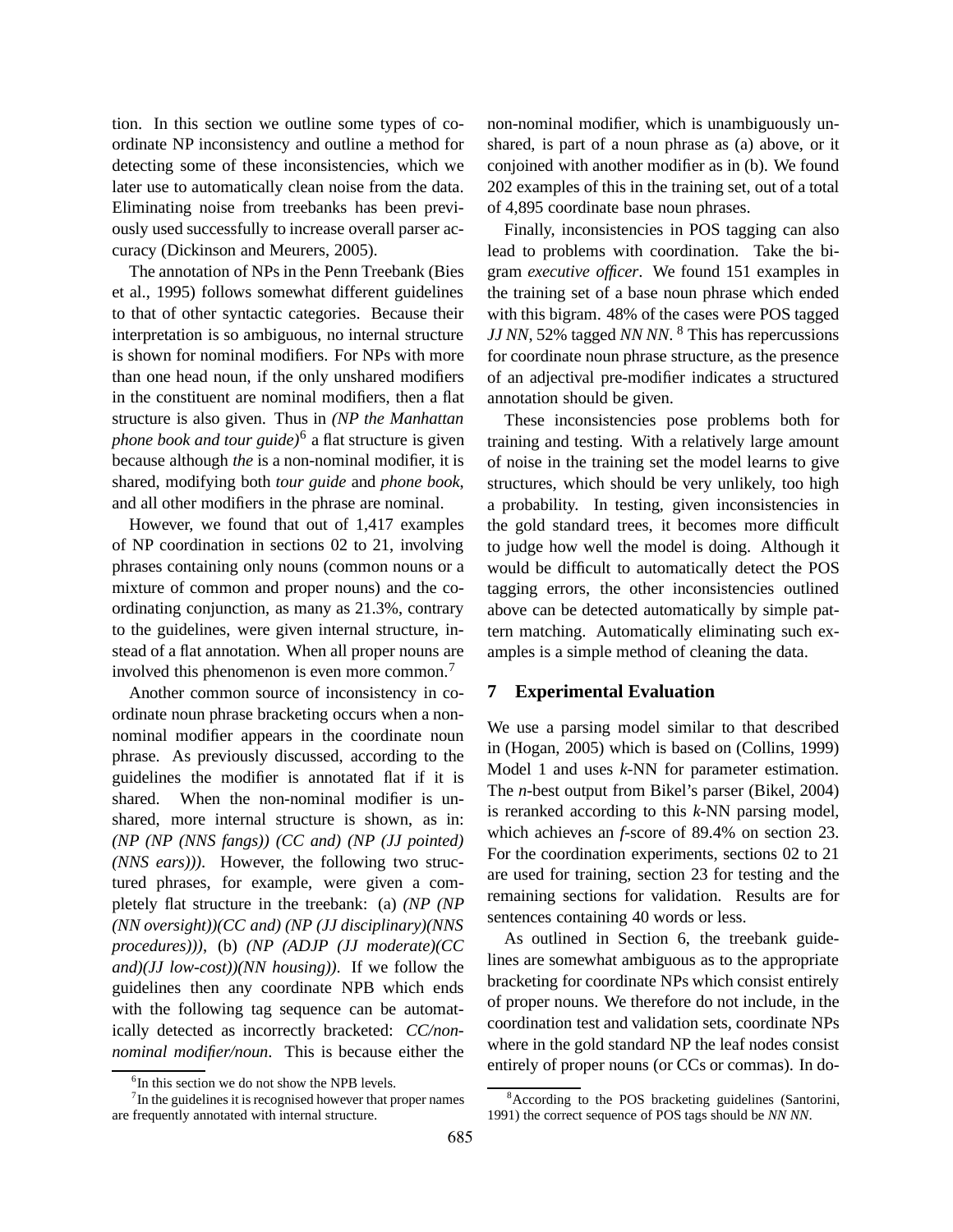ing so we hope to avoid a situation whereby the success of the model is measured in part by how well it can predict the often inconsistent bracketing decisions made for a particular portion of the treebank.

In addition, and for the same reasons, if a gold standard tree is inconsistent with the guidelines in either of the following two ways the tree is not used when calculating coordinate precision and recall of the model: the gold tree is a noun phrase which ends with the sequence *CC/non-nominal modifier/noun*; the gold tree is a structured coordinate noun phrase where each word in the noun phrase is a noun.<sup>9</sup> Call these inconsistencies type *a* and type *b* respectively. This left us with a coordination validation set consisting of 1064 coordinate noun phrases and a test set of 416 coordinate NPs from section 23.

A coordinate phrase was deemed correct if the parent constituent label, and the two conjunct node labels (at level 0) match those in the gold subtree and if, in addition, each of the conjunct head words are the same in both test and gold tree. This follows the definition of a coordinate dependency in (Collins, 1999). Based on these criteria, the baseline *f*-scores for test and validation set were 69.1% and 67.1% respectively. The coordination *f*-score for the oracle trees on section 23 is 83.56%. In other words: if an 'oracle' were to choose from each set of *n*-best trees the tree that maximised constituent precision and recall, then the resulting set of oracle trees would have a NP coordination dependency *f*-score of 83.56%. For the validation set the oracle trees coordination dependency *f*-score is 82.47%.

#### **7.1 Experiments and Results**

We first eliminated from the training set all coordinate noun phrase subtrees, of type *a* and type *b* described in Section 7. The effect of this on the validation set is outlined in Table 1, step 2.

For the new parameter class in (1) we found that the best results occurred when it was used only in conjuncts of depth 1 and 2, although the case base for this parameter class contained head events from all post-*CC* conjunct depths. Parameter class (2) was used for predicting POS tags at level 1 in right-ofhead conjuncts, although again the sample contained

| Model                  | $f$ -score | significance                    |
|------------------------|------------|---------------------------------|
| 1. Baseline            | 67.1       |                                 |
| 2. NoiseElimination    | 68.7       | $\gg 1$                         |
| 3. Symmetry            | 69.9       | $> 2.$ $\gg 1$                  |
| 4. NPB head rule       | 70.6       | $NOT > 3. > 2. \gg 1$           |
| 5. $P_{coordWord}$ WSJ | 71.7       | $NOT > 4. > 3. \gg 2$           |
| 6. BNC data            | 72.1       | $NOT > 5, > 4, \gg 3$           |
| 7. $sim(w_i, w_p)$     | 72.4       | $NOT > 6$ , $NOT > 5$ , $\gg 4$ |

Table 1: Results on the Validation Set. 1064 coordinate noun phrase dependencies. In the significance column  $>$  means at level .05 and  $\gg$  means at level .005, for McNemar's test of significance. Results are cumulative.

events from all depths.

For the  $P_{coordWord}$  parameter class we extracted 9961 coordinate noun pairs from the WSJ training set and 815,323 pairs from the BNC. As pairs are considered symmetric this resulted in a total of 1,650,568 coordinate noun events. The term weights for the word vectors were dampened co-occurrence counts, of the form:  $1 + log(count)$ . For the estimation of  $P_{sim}(n_i|n_j)$  we found it too computationally expensive to calculate similarity measures between  $n_i$  and each word token collected. The best results were obtained when the neighbourhood of  $n_j$ was taken to be the k-nearest neighbours of  $n_j$  from among the set of word that had previously occurred in a coordination pattern with  $n_j$ , where *k* is 1000. Table 1 shows the effect of the  $P_{coordWord}$  parameter class estimated from WSJ data only (step 5), with the addition of BNC data (step 6) and finally with the word similarity measure (step 7).

The result of these experiments, as well as that involving the change in the head-finding heuristics, outlined in Section 5, was an increase in coordinate noun phrase *f*-score from 69.9% to 73.8% on the test set. This represents a 13% relative reduction in coordinate *f*-score error over the baseline, and, using McNemar's test for significance, is significant at the 0.05 level ( $p = 0.034$ ). The reranker *f*-score for all constituents (not excluding any coordinate NPs) for section 23 rose slightly from 89.4% to 89.6%, a small but significant increase in *f*-score.<sup>10</sup>

Finally, we report results on an unaltered coordination test set, that is, a test set from which no

<sup>&</sup>lt;sup>9</sup>Recall from §6 that for this latter case the noun phrase should be flat - an NPB - rather than a noun phrase with internal structure.

<sup>&</sup>lt;sup>10</sup>Significance was calculated using the software available at www.cis.upenn.edu/ dbikel/software.html.